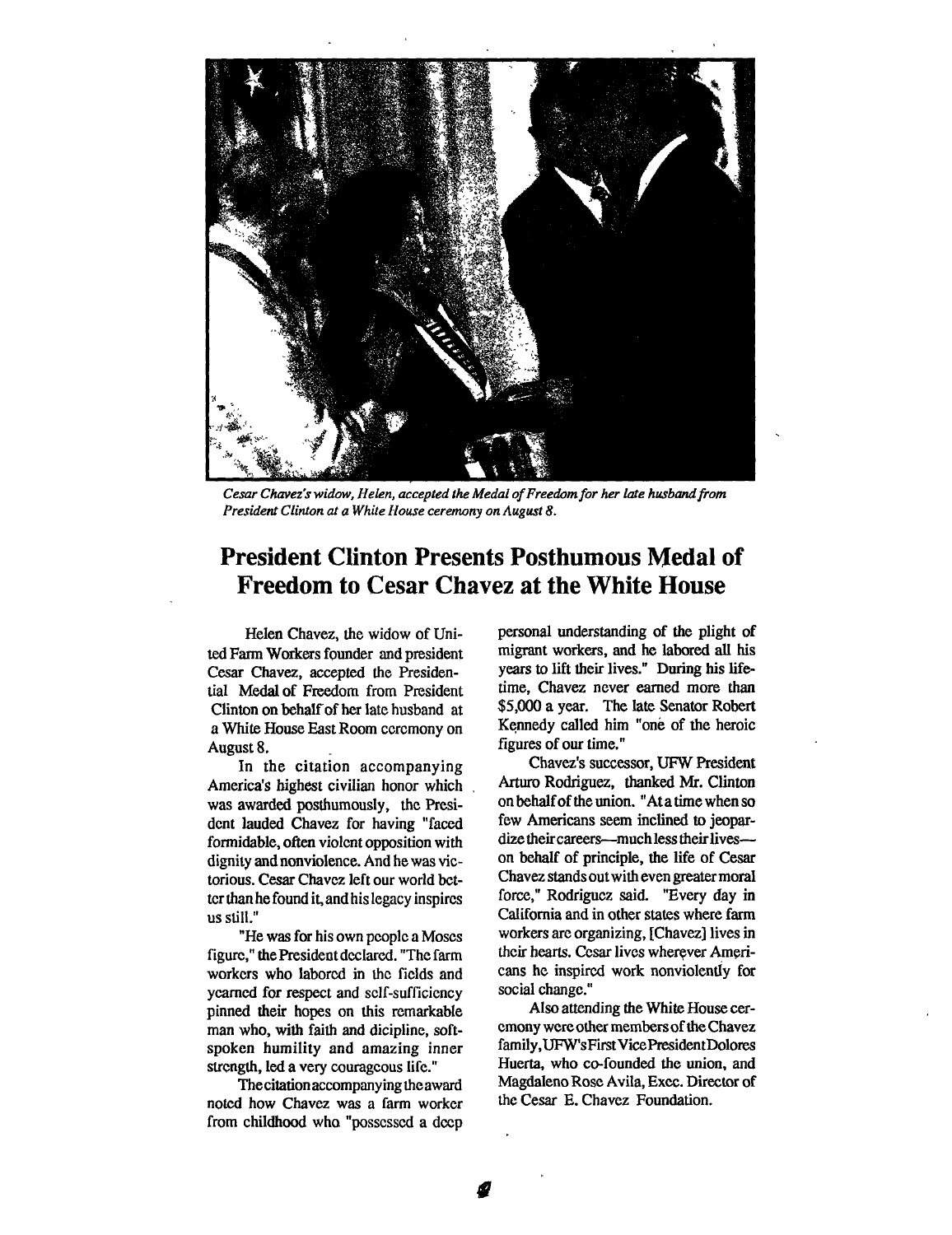### THE WHITE HOUSE

### Office of the Press Secretary

#### For Immediate Release: August 8, 1994

#### REMARKS BY THE PRESIDENT IN MEDAL OF FREEDOM CEREMONY The East Room 4:40 P.M. EDT

THE PRESIDENT: Thank you very much. Ladies and gentlemen, welcome to the White House. As you might imagine, one of the great pleasures of the presidency is selecting recipients of the Presidential Medal of Freedom -- the highest honor given to civilians by the United States of America.

If I might begin on a very personal and immediate note, last fall, this annual ceremony was held on a very happy day for me and for those of us who want a safer and more humane United States. It was the day we made the Brady Bill the law of the land.

Today as we gather here, Congress is on the verge of voting on the most comprehensive anticrime bill in history. But that bill has been held hostage for 11 days by certain special interest groups. So as we recognize the contributions of civilians to our country's wayof life, I'd like to take this opportunity to call on those groups who are blocking the crime bill to let it come to a vote, and ask the other citizens of the United States to ask the Congress for the same thing. Many people we honor here today have given their whole lives to enriching the fabric of the future, and we can do no less. (Applause.)

This afternoon we will present the Presidential Medal of Freedom to nine remarkable individuals whose service to our democracy and to humanity has advanced the common interest of freedom-loving people, not only here at home but throughout the world -- Herbert Block, the late Cesar Chavez, Arthur Flemming, Dorothy Height, Barbara Jordan, Lane Kirkland, Robert Michel and Sargent Shriver.

The medals these Americans receive today has a special history. Itwas established by President Truman in 1945 at first reward notable service in the war. In 1963 President Kennedy amended the award for distinguished civilian service in peace time. The honorees that year included the singer, Marian Anderson, Justice Felix Frankfurter, diplomat John McCloy, labor leader George Meany, the writer E.B. White, playwright Thornton Wilder and the artist Andrew Wyeth.

By the time that first ceremony was held here in the White House in December of 1963, President Johnson had added to the roll of names President Kennedy and His Holiness Pope John XXIII. Listen to this: At that time, Under Secretary of State George Ball said that the President is establishing what we can proudly call an American civil honors list. How many of our greatest citizens who went on to achieve other things, said that the greatest thing that could ever be said about them was that they were good citizens. That is true in every way of those we honor today.

Cesar Chavez, before his death in April of last year, had become a champion of working people everywhere. Born into Depression-era poverty in Arizona in 1927, he served in the United States Navy in the second world war, and rose to become one of our greatest advocates of nonviolent change. He was for his own people a Moses figure.

The farm workers who labored in the fields and yearned for respect and self-sufficiency pined their hopes on this remarkable man, who, with faith and discipline, with soft-spoken humility and amazing inner strength, led a very courageous life. And in so doing, brought dignity to the lives of so many others, and provided for us inspiration for the rest of our nation's history.

We are honored to have his wife, friend and long-time working partner, Helen Chavez, to be with us today to receive the award.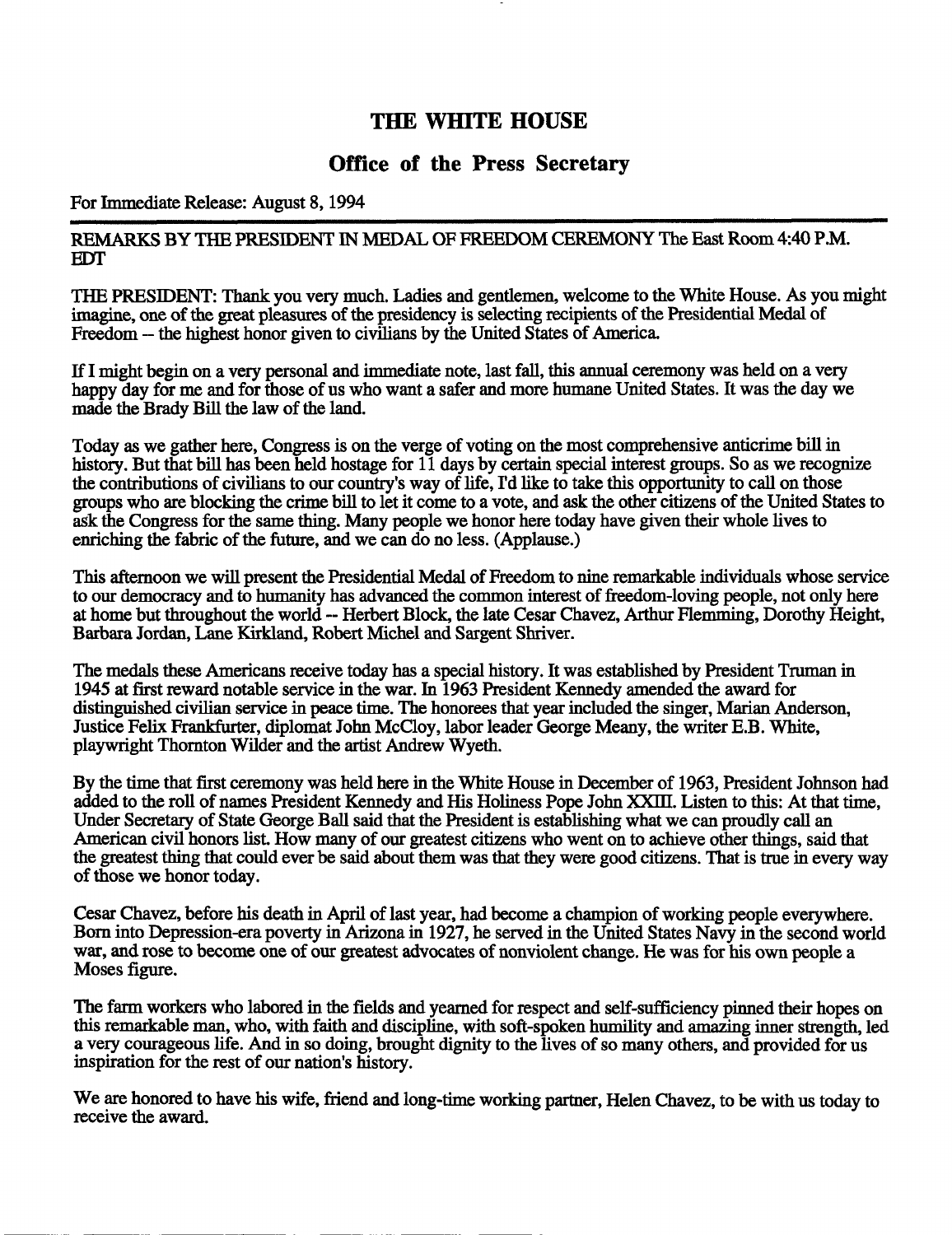These recipients of the Presidential Medal of Freedom represent different political parties, different ideologies, different professions; indeed, different ages. Their different eras, different races, different generations in American history cannot be permitted to obscure the fact of what they share in common -- an unusually profound sense of responsibility to improve the lives of their fellow men and women, to improve the future for our children, to embody the best of what we mean by the term "American citizen." By their remarkable records of service and by their incredible spirit, wehave all been enriched.

And now, I would ask the military aide to read the citations as I present the Medal of Freedom.

#### (Citations are read.)

Ladies and gentlemen, in closing let me say that I couldn't help thinking as the citations were read and I looked into the faces of our honorees and their families, friends and admirers here, that we too often reserve our greatest accolades for our citizens when they are gone. Iwish that Cesar Chavez could be here today. I am grateful that his wife is here, and I am so grateful that all these others are here.

Let us remember today that the greatest gift any of us can give the founders of this Constitution and this Republic is to emulate the work of these citizens whom we honor today, every day, each in our own way.

Thank you for being here. God bless you all. (Applause.)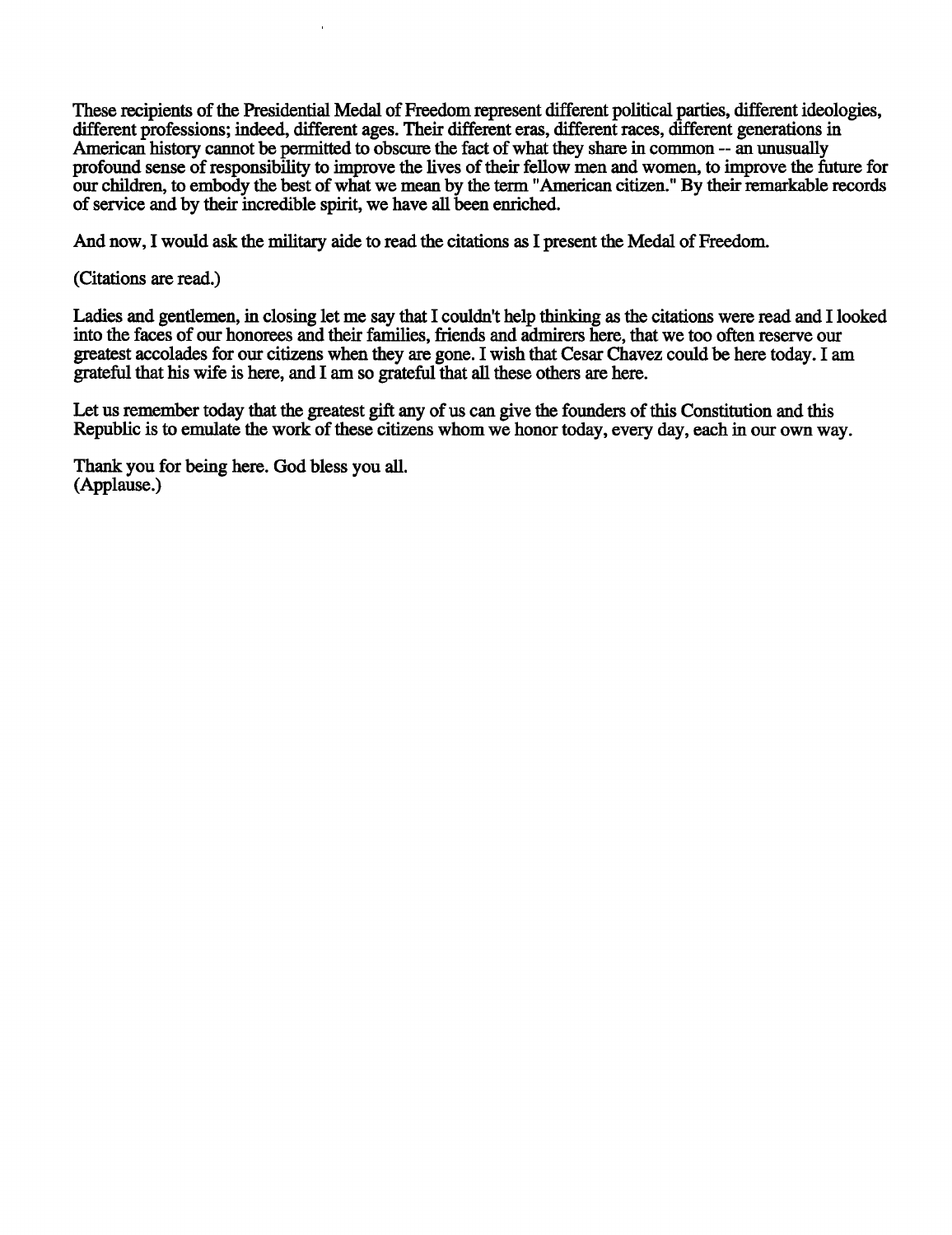

# Celebrating the Medal of Freedom

The following is a list of events surrounding President Clinton's awarding of the Presidential Medal of Freedom to Cesar on Monday, August 8. These events took place around the country as we all celebrated this great honor for Cesar, Helen, the Chavez family, the UFW, and especially the campesinos.

#### Washington D.C.

The Ceremony at the Whitehouse was a spiritual moment as Helen F. Chavez received the medal on behalf of all those who believe in justice. A reception was held for the families and friends of the nine recipients. They were able to mingle with Congressmen. Cabinet Members and other Celebrities. The Secretary of Transportation, Federico Pena was there to greet the UFW/Foundation delegation.

In addition to the ceremony and reception at the Whitehouse, there were two receptions held early this week to celebrate the bestowing of the Presidential Medal of Freedom upon Cesar. The first was at the George Meany Center for Labor Studies in Silver Spring, MD, where our delegation from California stayed. The reception was sponsored by Stephanie & Rod Bower and other D.C. area supporters. We had songs and an intimate sharing of sisterhood and brotherhood.

The second reception was hosted by the Congressional Hispanic Caucus and the National Council of La Raza on Tuesday, August 9 and was attended by more finn 300 people. Recording artist Tish Hinajosa played a few songs, and many congrssional leaders spoke. including Jose Serrano, Chairman of the Congressional Hispanic Caucus and Mfume, Chairman of the Congressional Black Caucus. Other members who were present, some of whom spoke, included Esteban Torres, Howard Berman, Bill Richardson, Kika de la Garza, and Bob This reception also had much singing, and also many Viva Chavez' and :Si Se Puede's!

#### New York

Norm Yen and the New York crew put together a spectacular press event which was attended by such notables as Congressman Jerrold Nadler, Manhattan borough President Ruth Messinger, City Council Member Katherine Ford, who served as M.C. for the event, and activist Gloria Steinem. Alarge contingent from IGLWU also came out to show their support for the UFW and Cesar. There was coverage from three TV stations and three radio networks.

In a statement describing what Cesar meant to her, Gloria Steinem said, "He expected more form those around him than we did from ourselves, and so made us able to surpass our limitations... The people changed by Cesar's life go on to touch others in an endless wave. He is still with us. He is part of the future."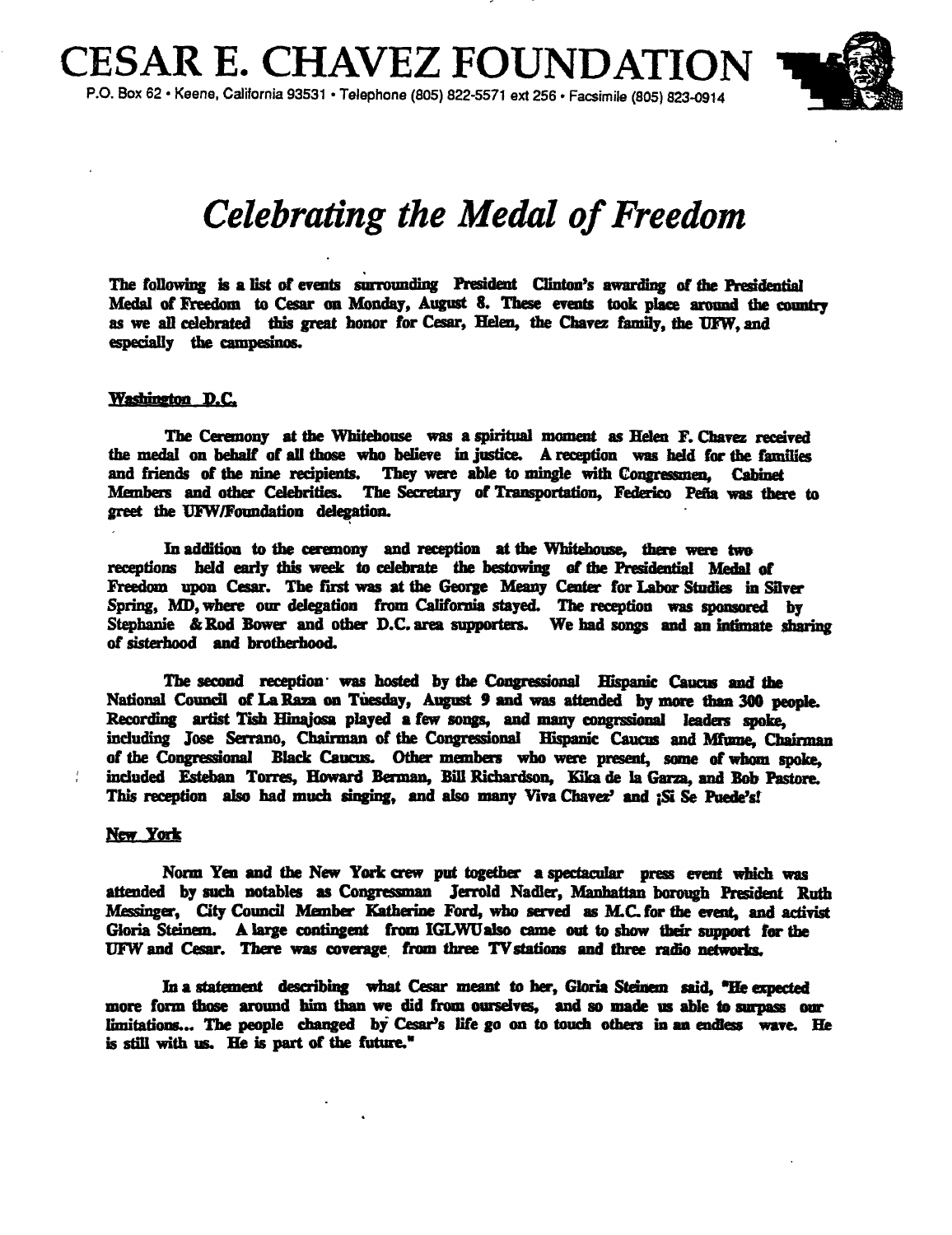#### **Salinas**

1200 UFW supporters and workers came out in force on Monday in Salinas to participate in a three-hour, seven mile long march to celebrate Cesar Chavez and his being given the Presidential Medal of' Freedom. The march was followed by s festive UFW rally and celebration at an area park. There was also a press conference which received extensive media coverage by  $5$  TV news channels and 2 newspapers.

Unfortunately the event was not without its tragic moments. Apparently, three men being chased by la Migra and showed up at the park where our supporters were gathering. La Migra showed up and proceeded to arrest the men in front of everyone, reportedly pulling one of the men by the hair on his head. This brutality enraged everyone! The members of the Salinas office feel that it is a disgrace that la Migra showed up at a union rally which could serve to scare away UFW supporters from attending future events. Subsequently, Efran Barajas and the Salinas crew organized a protest rally at the INS offices. A press conference was held on August 10th to condemn the actions by the officers.

#### **Si Se Puede!**

#### **Stockton**

The Stockton office held a press conference that was attended by 3 news stations and , received front page coverage in newspapers in Tracy, Lodi and Manteca. The Stockton newspaper covered the event on the front page of the Metro section as well. The day was also declared a Salinas City holiday in honor of Cesar by City Councilman Ted Gonzales.

#### **Parlier**

The Cesar E. Chavez Elementary School held an event in honor of Cesar on Monday which was attended by Tanis Ybarra and other UFW organizers from Parlier. The kids put on a dynamic show complete with poetry, dancing, a band as well as many guest speakers who praised Cesar and his memory. The day was culminated in a ceremony by the children where a replca of the Presidential Medal of Freedom was hung on the Ocampo portrait of Cesar.

#### San Juan

The San Juan office held a press conference and event at their office on Monday. August 8th. They placed poster boards around the roam inscribed with quotes from Cesar and passages about his life. Two TV stations came out to cover the event which was attended by approximately 25 campesinos. When the news covered the ceremony at the White House, they also showed the events in the San Juan office with the UFW flag as a backdrop.

#### El Paso

A group of community and political leaders as well as our own Norma Chavez and the EIPaso UFW crew held a"Freedom Luncheon" at Jalisco Restaurant in South El Paso on Monday, August 8th. The luncheon was to honor and pay tribute to Cesar Chavez, his life's achievements, and his receipt of the Freedom Medal.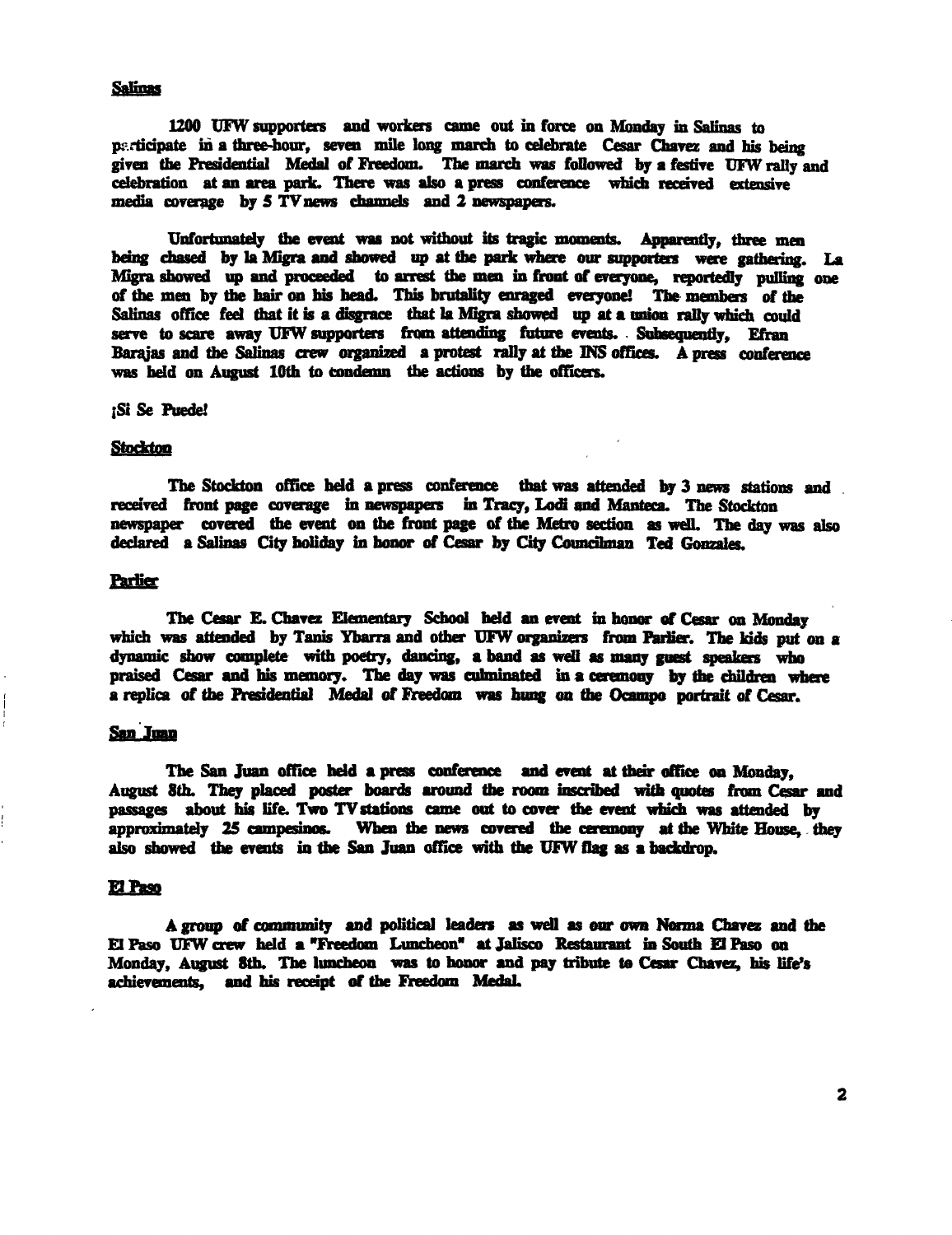#### Austin

The Austin office held a press conference which received extensive coverage from 2 tv stations and 3 newspapers. Two Austin City Council Members came out to pay tribute to Cesar as well as special guest Ed Seal of the Texas AFL-CIO.

#### **Sacramento**

Sacramento Mayor Joe Serna, Jr. hosted aluncheon for community leaders on Monday, August 8th to celebrate Cesar's receipt of the Medal of Freedom. Guests included Police Chief Arturo Venegas, Jr and Councilman Sam Pannell. Serna gave an emotional address where he proclaimed, "I have spent most of my career around well educated, successful people - both in state and local government and at the university where Iteach. Yet the truly important lessons in life that I learned over the last 27 years came from a man who didn't have a college degree... His name was Cesar Chavez. And if it wasn't for him, I wouldn't be Mayor of Sacramento today. I came from the UFW. Cesar and the union are my roots."

The luncheon featured personal memories shared about Cesar from those who knew him and a video of la Causa.

#### Denver

The Denver City Council passed a resolution on August 8th to formally recognize the decision by President Clinton to award Cesar the Presidential Medal of Freedom.

The resolution praised Cesar in stating that, "He championed the rights of farm workers, organizing the nation's largest migrant workers' union, the United Farm Workers Union, and through his activism and leadership succeeded in gaining basic rights, dignity and equality for thousands of workers...Cesar Chavez has been a role model and advocate for millions of Americans who are grateful for the many contributions and sacrifices he made on behalf of his county. "

#### San Diego

A press conference and reception is scheduled for August 14, at the Barrio Station.

#### **Excerpts From Remarks Made by** President William J. Clinton during Medal of Freedom Ceremony

"...Cesar Chavez, before his death in April of last year, had become a champion of working people everywhere. Born into Depression-era poverty in Arizona in 1927, he served in the United States Navy in the Second World War, and rose to become one of our greatest advocates of nonviolent change. 'He was for his own people a Moses figure.

The farm workers who labored in the fields and yearned for respect and self-sufficiency pinned their hopes on this remarkable man, who, with faith and discipline, with soft-spoken humility and amazing inner strength, led a very courageous life. And in doing so, brought dignity to the lives of so many others, and provided for us inspiration for the rest of our nation's history.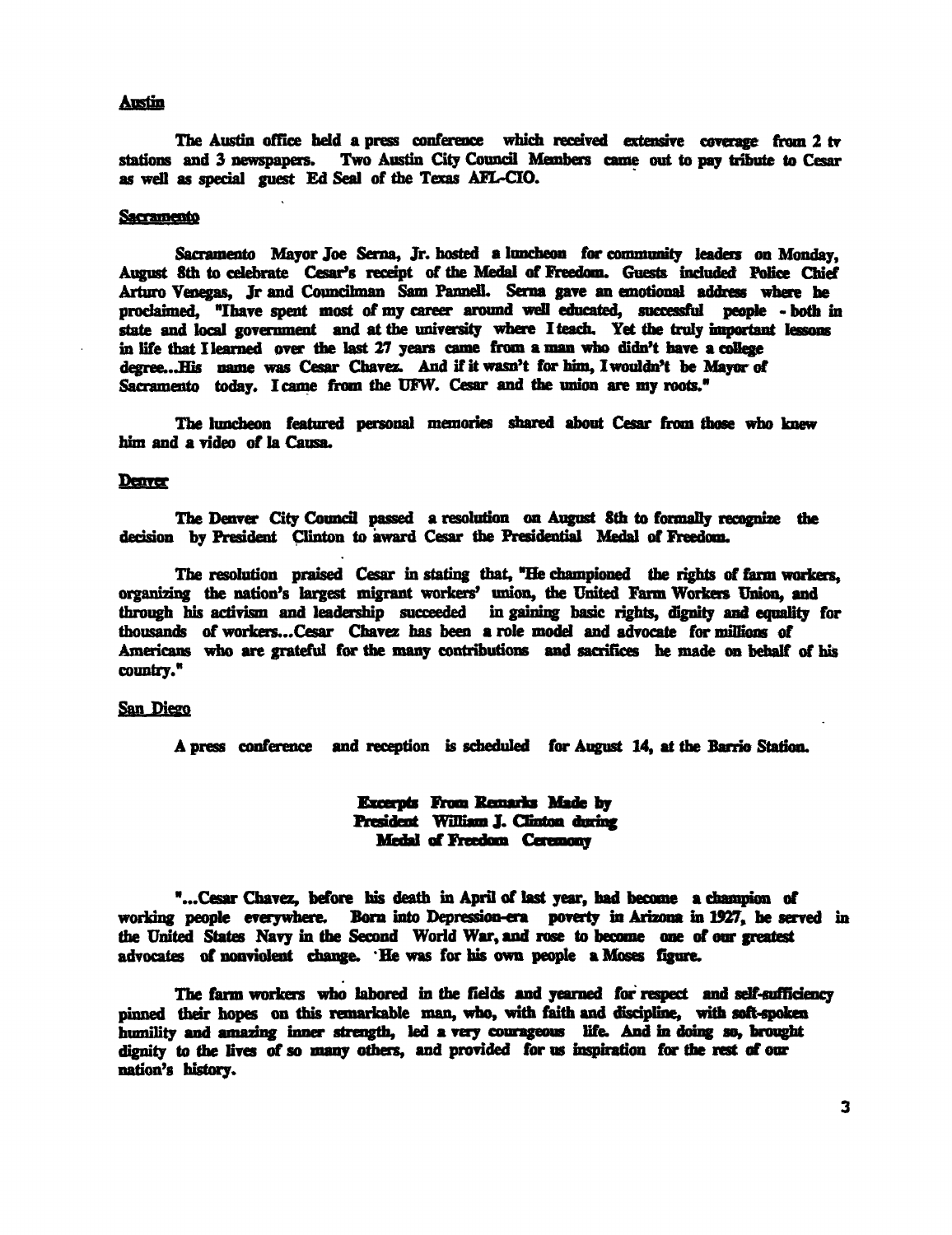We are honored to have his wife, friend, and long-time working partner. Helen Chavez. to be with us today to receive the award."

#### Citation upon presenting the award to Helen Chavez:

"With few material possessions but guided by his parents' steady example, his Catholic faith, the lessons of Ghandi, and an unshakable belief in justice, Cesar Chavez brought about much needed change in our country. An agricultural worker himself since childhood, he possessed a deep personal understanding of the plight of migrant workers, and he labored all his years to lift their lives. As the leader of the United Farm Workers of America, he faced formidable, often violent opposition with dignity and nonviolence. And he was victorious. Cesar Chavez left our world better than he found it, and his legacy inspires us still."

"Ladies and Gentlemen, in closing let me say that I couldn't help thinking as the  $\left[\ldots\right]$ citations were read and I looked into the faces of our honorees and their families, friends and admirers here, that we too often reserve our greatest accolades for our citizens when they are gone. I wish that Cesar Chavez could be here today. I am grateful that his wife is here, and I am so grateful that all these others are here.

Let us remember today that the greatest gift any of us can give the founders of this Constitution and this Republic is to emulate the work of these citizens whom we honor today, every day, each in our own way.

Thank vou for being here. God bless you all."

# The Washington Post

THESDAY, AUGUST 9, 1994

# Hail From the Chief

Clinton Gives Medal of Freedom to Nine Citizens  $\mathcal{L} \cong \mathcal{L} \times \mathcal{L} \times \mathcal{L} \times \mathcal{B}$ 

#### By Susan Gregory Thomas Special to The Washington Post

The fact that he gets to choose his targets in cartoons may have something to do with the longevity of his career." quipped President Clinton yesterday, turning toward The Washington Post's longtime editorial page cartoonist, Herbert Block.

The 84-year-old Block, who has been drawing cartoons as "Herblock" for The<br>Post since the year Clinton was born-1946-was one of the nine Americans honored yesterday with the Presidential Medal of Freedom, the highest award given to American civilians. The intimate! ceremony, held in the White House's East Room, recognizes the lifetime achievements of those citizens whose values are appreciated by the administration. In this case, those values were social conscience, social service and bringing people together.  $\mathbf{r}$ 

Their different eras, different races, different generations cannot be permitted to obscure the fact of what they share incommon," said the president to an audience filled with recipients' friends and family. It is "an unusually profound sense of responsibility to improve the lives of

See MEDAL C8, Col. 1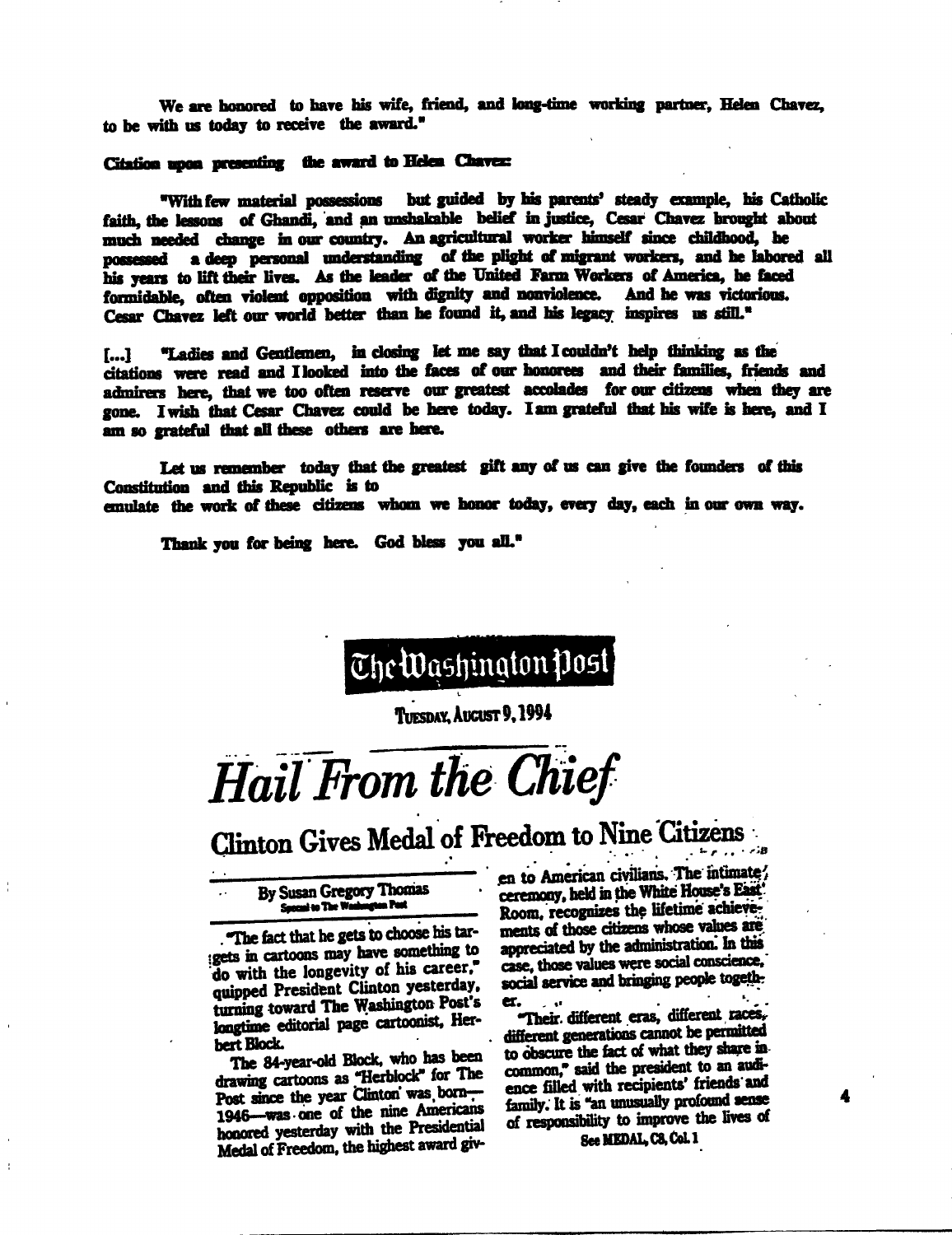**Washington Post** cartoonist Herbert Block (a k a Herblock) holds a cartoon given to him by President and Mrs. Clinton.



# Nine Receive Medal of Freedom

#### **MEDAL From C1**

their fellow men and women, to improve the future for our children, to embody the best of what we mean by the term 'American cauzen.'"

They were a diverse group, indeed: from the late farm-worker organizer Cesar Clavez to professor and former congresswoman Barbara Jordan to retiring House Minority Lewier Rcbert Michel (R-III.). Noting the accompi - :: r.c.nts of each recipient, the president ther. izsterad the medal around the honoree's neck ut a near embrace. In the case of Dorothy Height, president of the National Council of Negro Women since 1957, he actually did indulge in a huz.

"In recent years, her Black Family Reunic:: celebrations have reminded our society that self-help and self-reliance and loving. extended families are the dominant cultural traditions of the African American community," the presdent said of Height, who has had a hand in almest every victory of the civil rights movement.

The others recognized were Lane Kirklaxi. president of the AFL-CIO, for forging partnerships between management and labor; Lones Grant, executive director of UNICEF, for erforts on behalf of the world's chudren; and Artitur Fleraning, who served in the administrations of every president from Franklin Roosevel: to Rocald Reacan.

It would be fair to say that Robert Sarrent "Sarge" Shriver-honored for his leadership at the Peace Corps as well as for chartest the Sixcial Olympics, had the loudest and most populous peanut gallery. His daughter Maria Shriver and her husband, Arnold Schwarzenegger, sat side by side, along with brother-m-law Sen. Ted Kennedy and the Kennedy gang.

When Shriver pot his medal, the crosp ranneed to its feet, who, oning and holiering as if at a prep school commencement. They've had practice at this event: Shriver's wife, Eunice Kennedy Shriver, was awarded the medal in 1984 by President Reagan for founding the Special Olympics and for her work with disadvantaged children.

Other moments were more reflective. The president paused especially to remember Chavez. The founder of the United Farm Workers of America died Irst Aum near his **Joine town of Yuman Ariz.** 

"He was, for his whole people, a Moses figare," sari the visits moved president. The Linn workers who labored in the fields and yearned for respect and self-suitemency pinned their layers on this remarkable man." Helen Chavez mayered stoic as she shook Clinton's hat..; to necept the award on her hushan,'s beisdi.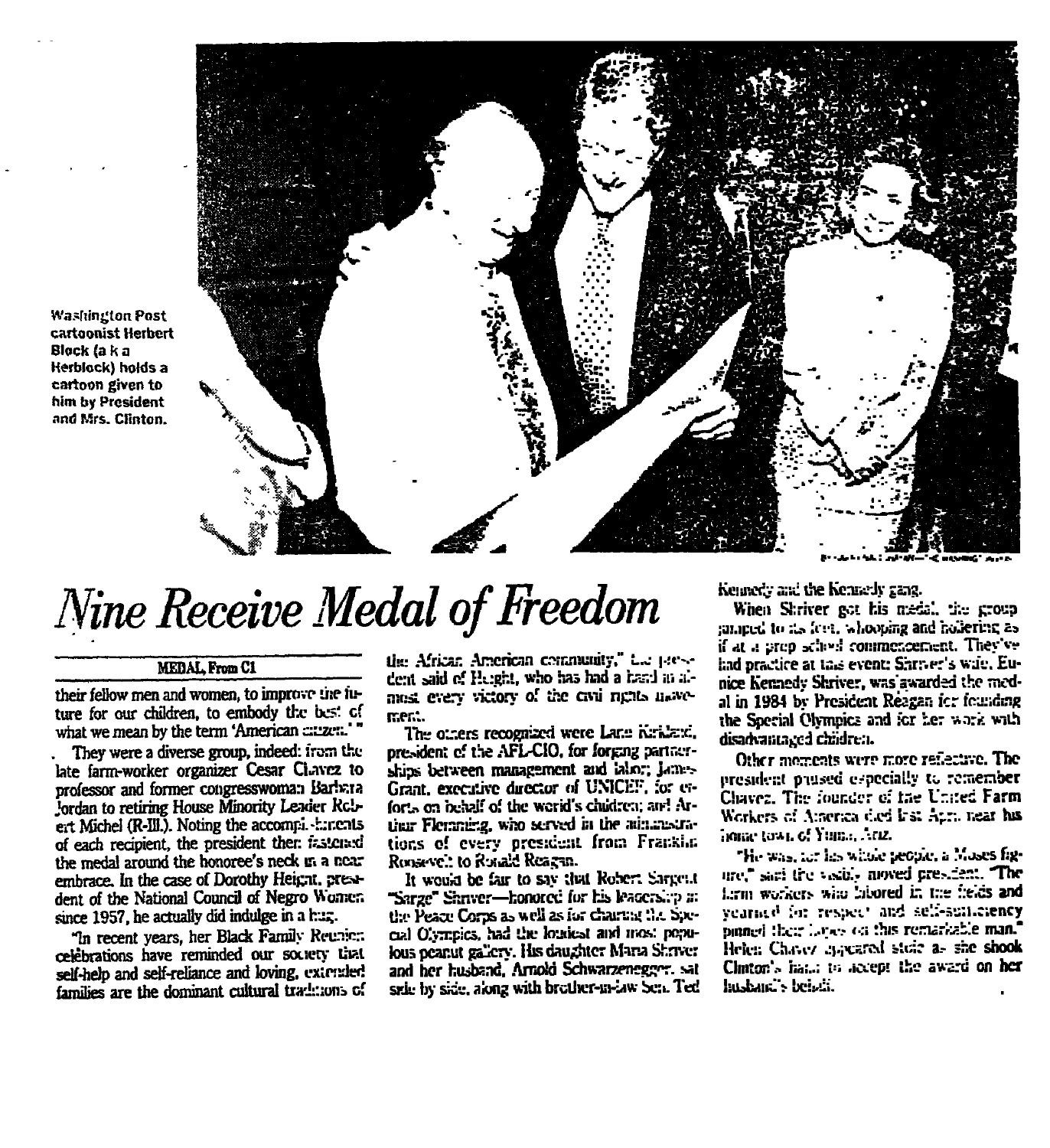## **Obituary**

### Fr. Victor Salandini Activist priest, 66

On the United Farm Workers' 343-mile march from Delano to Sacramento, Father Victor Salandini reflected on the marks of a faithful Catholic.

"I don't think you are a good Catholic because you go to church every Sunday," Salandini said. "I think you are a good Catholic if you do something to help people."

Although he wasn't talking about himself, friends say the bearded, gray-haired Salandini fit the latter description perfectly.

He died Wednesday in San Diego of liver cancer. He was 66.

A Rosary is scheduled for 7:30 p.m. Tuesday at St. Mary's Church, 1160 S. Broadway in Escondido. Mass of the Resurrection is scheduled at 10 a.m. there Wednesday.

Salandini apparently knew he was ill months ago, but postponed extensive medical tests so he could participate in the march this spring, where he celebrated Mass every morning for UFW supporters.

"No one has ever championed the cause with greater passion and selflessness," UFW President Arturo Rodriguez said in a statement issued from union headquarters in Keene.

Born in Washington state, Salandini began working in the fields as a teen-ager. In an extensive April interview with The Californian, he said that's when he first noticed injustices suffered by farm workers such as lack of toilets and cold drinking water in the fields.

After he was ordained as a priest



HENRY BARRIOS / THE CALIFORNIAN **Father Victor Salandini once** said: "I think you are a good Catholic if you do something to help people."

of the San Diego Diocese in 1952, Salandini earned a reputation as a maverick who disobeyed the orders of the bishop if he thought they conflicted with the rights of farm workers.

In 1971, Salandini consecrated a flour tortilla during a Mass for farm workers on the picket lines. Bishop Leo. T. Maher warned him him it was against church law. Salandini used a corn tortilla at the next Mass. Maher suspended him for two weeks.

Still, the feat landed him in Time magazine and earned him the nickname "Tortilla Priest." Salandini used that moniker in his 141-page book, "The Confessions of the Tortilla Priest" published in 1992.

"Most of my fellow priests think I'm a nut," he said. "But I don't care."

Although critics charged that Salandini was a renegade and a publicity hound, he said he was simply following the social teaching of the Roman Catholic Church.

But his actions had consequences.

By his own account, he was kicked out of 18 parishes. Salandini was denied tenure as a college instructor four times, although he was a widely recognized expert in labor issues and earned a doctorate degree in economics from Catholic University. He was not assigned to a parish in more than 20 years.

In 1966, he landed in jail with UFW founder Cesar Chavez and a Protestant clergyman for trespassing on grower property. It was one of several times Salandini wound up behind bars.

Salandini was proud that he finished the march to Sacramento earlier this year.

"With the grace of God, I survived the march." he wrote in a letter to a *Californian* reporter. "(I) was the only priest to march the entire 345 miles."

But of all his actions in support of farm workers, Salandini seemed most proud of the times he walked the picket lines, where he made it a point to wear his Roman collar.

"I have walked more picket lines<br>than any living priest," he said.

"I am proud of that."

#### THE BAKERSFIELD CALIFORNIAN

Friday, August 5, 1994

## **ABLE**

. don't think you are a good Catholic because you go to church every Sunday. I think you are a good . Catholic if you do something to help people.".

**Father Victor Salandini** Catholic priest famous for consecrating tortillas for Mass and for his participation in the farmworkers union movement. He died Wednesday in San Die yo. See story, B2.